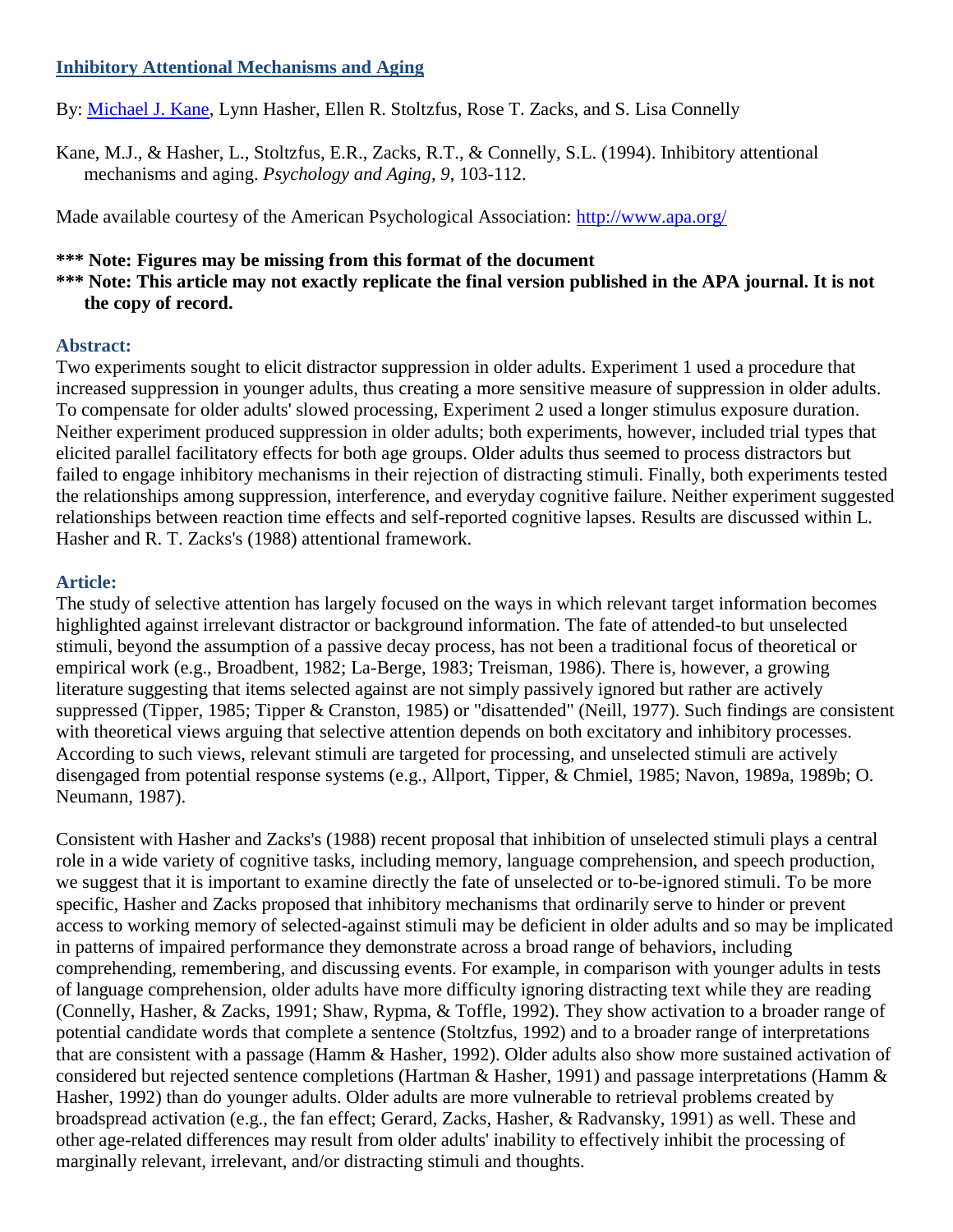Empirically, inhibitory mechanisms of selective attention may be inferred from experimental tasks that require subjects to respond to a target item presented simultaneously with a similar distractor item. On critical pairs of trials, the distractor item from the previous trial becomes the target item. On such "distractor suppression" trials, young adults' responding to the target is slowed relative to their responding when there is no relationship between distractors and targets occurring across successive pairs of trials (e.g., Dalrymple-Alford & Budayr, 1966; Lowe, 1979; Tipper, 1985). This response impairment, called *suppression* or *negative priming,* is believed to result from inhibition directed toward the previously selected-against distractor item.<sup>1</sup>

Age differences in attentional inhibition have only recently been explored in the context of such suppression tasks. Results are consistent with the predictions of the Hasher and Zacks (1988) framework: Although young adults show a suppression effect on critical trials, older adults do not (Hasher, Stoltzfus, Zacks, & Rypma, 1991; McDowd & Oseas-Kreger, 1991; Stoltzfus, Hasher, Zacks, Ulivi, & Goldstein, 1993; Tipper, 1991). Because these findings suggest a mechanism for older adults' patterns of cognitive failures, they are extremely important theoretically, and their limitations need to be examined.

One issue of considerable concern is the size of the suppression effect typically shown by younger adults in many of these studies. Although they are both statistically reliable and are shown by a substantial majority of individuals, suppression effects are often very small. For example, in our work (Hasher et al., 1991; Stoltzfus et al., 1993), the suppression effect hovers just under 10 ms for younger adults. This leaves little room to detect what might well be a weaker suppression effect in older adults. Thus, in the first experiment, we sought procedures that would increase the size of the suppression effect in younger adults, in the interest of creating a more sensitive measure of suppression to use with older adults. As will be seen, we were successful in increasing the magnitude of the suppression effect shown by younger adults.

A second limitation to drawing strong conclusions from previous findings is the possibility that the exposure durations (of the target and distractor items) have been too brief for older adults to engage in whatever type of identification and encoding of distractors it is that ultimately enables inhibition to develop or be directed toward them. The slowed performance that is broadly characteristic of older adults (e.g., Madden, 1989; Plude & Hoyer, 1981; Salthouse, 1982, 1985, 1988) may make it a possible cause of older adults' failure to demonstrate reliable negative priming. Thus, in the second experiment, we substantially increased the exposure duration of the stimuli, to enable more extensive processing by older adults than may have been permitted in earlier work.

In an additional effort to learn whether or not older adults are able to identify distractors on selection trials, two other conditions (after Allport et al., 1985; Dalrymple-Alford & Budayr, .1966; Lowe, 1979) were included in our experiments: a condition in which the distractor item repeats across successive pairs of trials (called *repeated distractor)* and a condition in which the target item of the previous trial becomes the distractor item on the current trial (called *target to distractor).* Young adults show facilitation in both of these conditions, compared with a control condition without successive relationships (Allport et al., 1985; Lowe, 1979; Neill, 1978). Although there are several competing explanations for both repeated distractor and target-to-distractor effects (see Allport et al., 1985; Hinton, 1976; MacLeod, 1991; Neill, 1978; Tipper, Bourque, Anderson, & Brehaut, 1989), all of them are based on the assumption that knowledge about the current trial's distractor was gained by exposure to that item on the previous trial. The inclusion of these conditions in this study should help to clarify a potential source of the failure of older adults to show suppression in previous studies: They failed to identify (or recognize, or analyze) the distractor. Without distractor identification, there would be nothing to suppress. If older adults in the present study also failed to identify distractors, they could be expected to show no suppression and also to show no facilitation in the two new conditions. If, however, older adults showed facilitation on repeated distractor and target-to-distractor trials while still showing no negative priming, their lack of a negative priming effect could be taken as evidence of a deficient inhibitory mechanism.<sup>2</sup>

We explore two additional issues in this article. First, we investigate the relationship between suppression and everyday cognitive failures, failures such as forgetting the reason for having gone to a particular room. To measure the latter, we used the Cognitive Failures Questionnaire (CFQ; Broadbent, Cooper, FitzGerald, &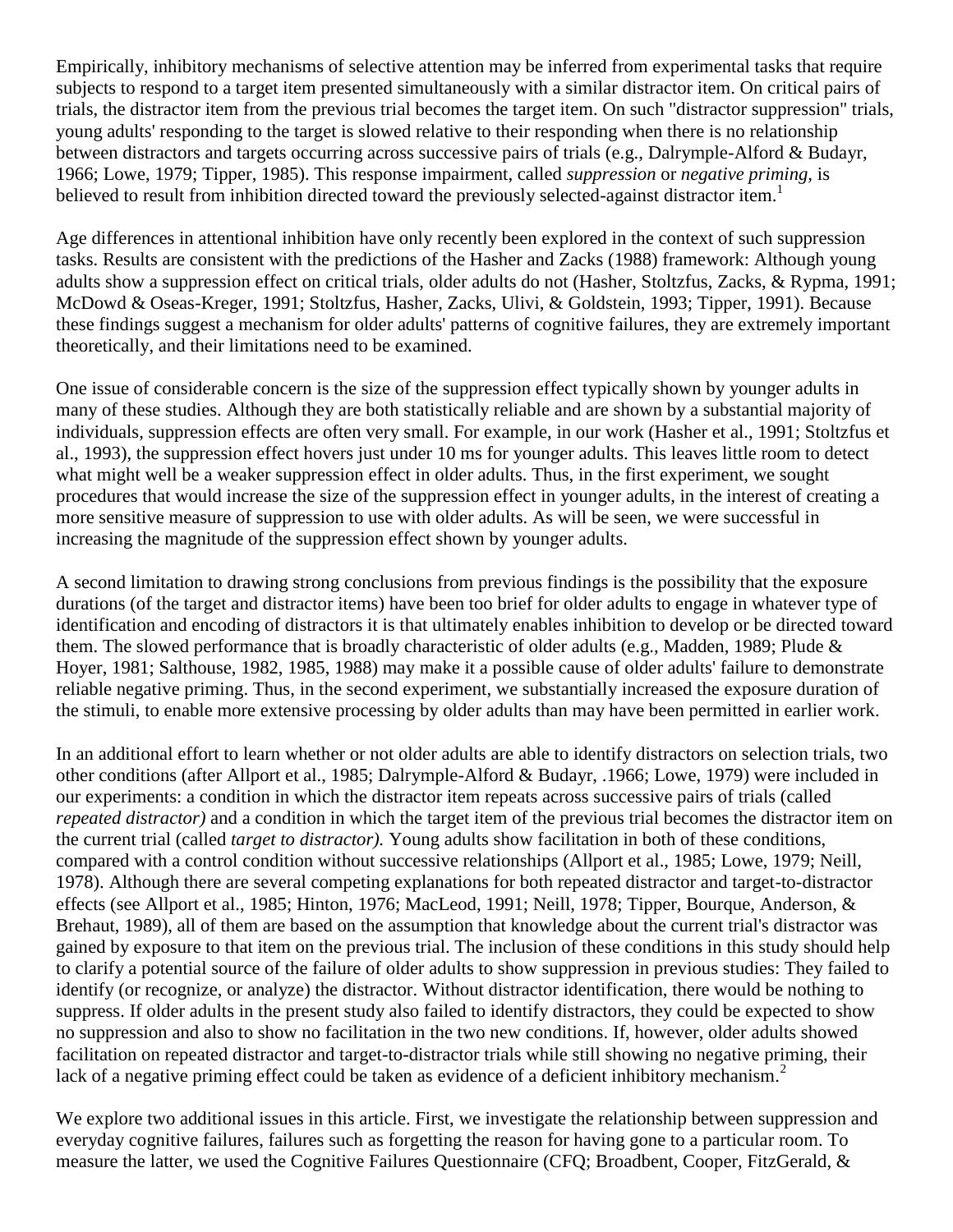Parkes, 1982), a self-report measure thought to serve as an index of the relationship between attentional performance and general cognitive functioning (see Martin, 1983; Tipper & Baylis, 1987). Although the CFQ is not composed of reliable subscales that differentially tap attention versus memory failures, several studies have suggested the existence of a relationship between CFQ and laboratory performance in selective and divided attention tasks (Broadbent, Broadbent, & Jones, 1986; Harris & Wilkins, 1982; Martin & Jones, 1983). These studies indicated that subjects who reported fewer in-stances of cognitive failures tended to perform more efficiently on attention tasks than did those who reported more instances of cognitive failures. Furthermore, Tipper and Baylis (1987) found that young adult subjects who reported high frequencies of cognitive failure on the CFQ also showed lower levels of suppression than did low CFQ scorers. Given the frequent finding of age deficits in selective attention tasks (e.g., Madden, 1982, 1983; Plude & Hoyer, 1981), the generally higher frequency of memory complaints among older adults than among younger adults (e.g., Cavanaugh, 1986) and the apparent absence of suppression effects for older adults, one might expect to see higher CFQ scores for older than for younger adults, as well as a differential pattern of relationships among suppression, interference, and CFQ scores. To our knowledge, the present experiments represent the first time that the CFQ has been used to directly compare younger and older adults.

The final issue considered here is the nature of the relation-ship between inhibition (as measured by the degree to which subjects are slowed on suppression trials) and interference (as measured by the degree to which subjects are slowed by naming one stimulus in the presence vs. absence of a distractor). Some views (e.g., Tipper, 1991; Tipper & Baylis, 1987; Tipper et al., 1989) suggest that inhibition functions to reduce interference created by concurrently presented distractors. From this perspective, one would expect an inverse relationship between the size of the suppression effect and the extent of interference, at least for younger adults. Furthermore, one would expect that if older adults show no (or less) suppression, they also would show large (or larger) interference effects. Another view, however, suggests that inhibition operates not to reduce interference from concurrent sources of stimulation but rather to isolate the present stimulus situation from the previous one (Stoltzfus et al., 1993). According to this view, no relationship between suppression and concurrent interference is necessarily expected. In the hope that additional data may help clarify these alternative views, we included a measure of interference from distractors among the conditions in these experiments.

#### **Experiment 1**

The central goal in this experiment was to increase the size of the suppression effect seen for younger adults, in the interest of detecting a possibly smaller, but nonetheless reliable, effect for older adults. On the basis of pilot work, we made two key changes between the task we used earlier (Hasher et al., 1991; Stoltzfus et al., 1993) and the present one. The first change was in the materials, with a switch from single letters to familiar words. The second change was in list structure. Previous work (see also McDowd & Oseas-Kreger, 1991) had used a procedure in which subjects received alternating lists of blocked negative priming-type and control-type trials. Such blocking procedures sometimes lend themselves to participants' recognizing particular trial types, and that may, in turn, lead to alterations in response patterns that diminish suppression effects (Hasher et al., 1991; but see also Neill & Valdes, 1992). Here, we used a procedure in which experimental conditions were intermixed throughout the task.

#### *Method*

**Design and subjects***.* The experimental design consisted of the between-subjects factor, Age (younger vs. older adults), and the within-subjects factor, Trial Type. There were five types of prime-test pairs: (a) control, in which neither word in the prime display was related to either word in the test display; (b) distractor suppression, in which the distractor in the prime display became the target in the test display; (c) repeated distractor, in which the distractor in the prime display remained the distractor in the test display; (d) target to distractor, in which the target in the prime display became the distractor in the test display; and (e) no distractor, in which the target in the test display appeared without a distractor and had no relationship to either word in the prime display. (See Table 1 for examples of these conditions.)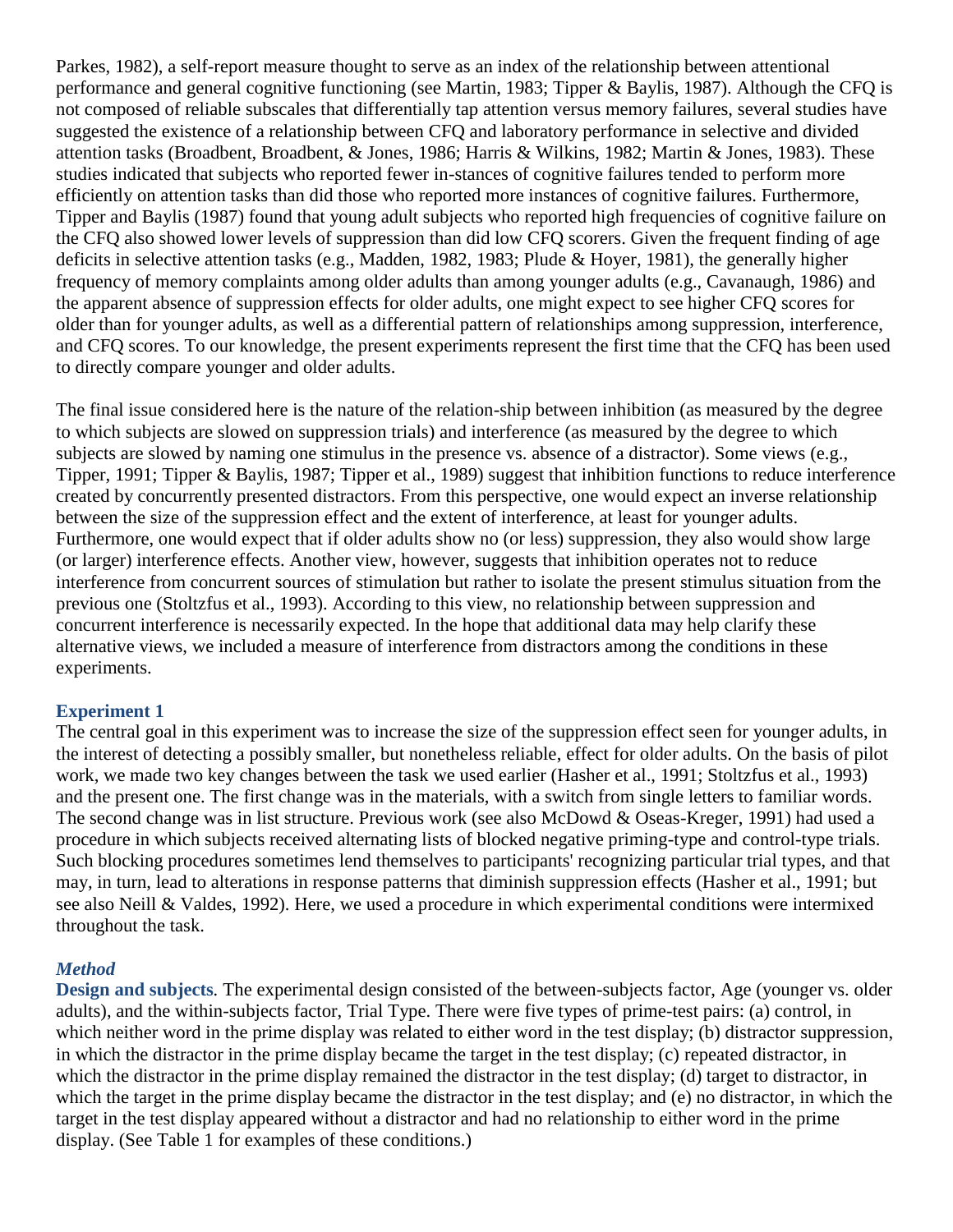Forty young adults (mean age 18.9 years, range 17-25) were recruited from undergraduate psychology courses and participated for course credit. Thirty-seven older adults (mean age 69.5 years, range 62-78) were recruited from the subject pool maintained by the Duke University Center for the Study of Aging and Human Development and were paid \$5 plus parking fees. One older subject was unable to complete the session. *Materials.* Nine three-letter nouns in full capitals served as the experimental stimuli (cat, pot, jar, tie, cup, fun, gin, bag, and rod). All words had frequencies between 10 and 50 per 1,000,000 words (Kucera & Francis, 1967). Furthermore, rhyming words, synonyms, and words such as *box* and *car,* which have meaning when presented together, were avoided, as were words that did not consistently trigger the voice key.

Subjects saw 180 trials, each consisting of two displays of one or two words (each word appearing above or below a fixation point), the first display being the prime and the second being the test display. There were 36 such paired trials in each of the five conditions that were presented pseudorandomly with the constraint that no condition occurred on more than three trials in a row. Within each condition, every stimulus word appeared four times in each possible function: prime target, prime distractor, test target, and test distractor (with the exception of the no-distractor condition, in which every word appeared four times as a prime target, prime distractor, and test target). Every possible combination of two words occurred twice in every experimental condition, with each item serving once as the target member and once as the distractor member of the pair and with one of these pairings occurring as a prime display and the other as a test display.

There were two stimulus lists, which differed only in the ordering of the identical prime-test word pairs. These lists were used equally often with each age group. No specific prime-test display combination occurred more than once in the entire stimulus list. Top or bottom positioning of the targets and distractors occurred randomly but equally often across prime-test displays and across conditions. Finally, no stimulus words from a particular test display appeared on the subsequent trial in the prime display, in order to avoid sequential effects between trials.

Two written tasks were also required of subjects, the Extended Range Vocabulary Test (ERVT), from the Kit of Factor-Referenced Cognitive Tests (Educational Testing Service, 1976) and the CFQ (Broadbent et al., 1982). The ERVT is a difficult, 48-item, multiple-choice vocabulary test that is given under time limitations; the CFQ (here presented to subjects as a "Minor Mistakes Questionnaire") is an untimed, 25-item, inventory measuring self-ratings of everyday lapses in cognitive performance (e.g., "Do you find you forget people's names?" "Do you drop things?" "Do you find you forget appointments?"). The CFQ is reliable, with test-retest correlations exceeding r = .80 at intervals of 21 and 65 weeks (Broadbent et *al.,* 1982).

**Procedure.** Subjects were tested individually in a dimly lit room where they were seated in front of a computer screen. Subjects were told that they would be presented with a series of two-word visual displays in which the word in one color was to be named while the word in the other color was to be ignored. Half of the subjects in each age group were instructed to name the red word, and half were instructed to name the green word.

The word pairs were presented at the center of a Mitsubishi color monitor that was controlled by a program executed on an IBM-compatible microcomputer with an 80286 processor and an Enhanced Graphics Adaptor card. Each word was 6 mm high and 22 mm wide. The word pair was presented as one word above the other, separated by a 2-mm space. Subjects sat at their most comfortable distance (between 35 and 75 cm) from the computer monitor. The visual angle subtended by the distance from the extreme upper edge of one word to the extreme lower edge of the other was between 0.46° and 0.84°; the horizontal visual angle was between 1.68° and 3.07°. The angle subtended by the distance between the two words was between 0.2° and 0.3°. Thus, the word displays were completely within foveal view for all subjects (Cerella, 1985).

Each subject briefly practiced using the voice-activated relay (by responding to visually presented digits), which was used to record the onset latency of the subject's verbal response to the target word. Next, the subject was read a set of instructions that included a sample trial's sequence of events. Each trial began with a ready signal (Ready?), which remained on the screen until the subject initiated the trial by pressing the keyboard's space bar.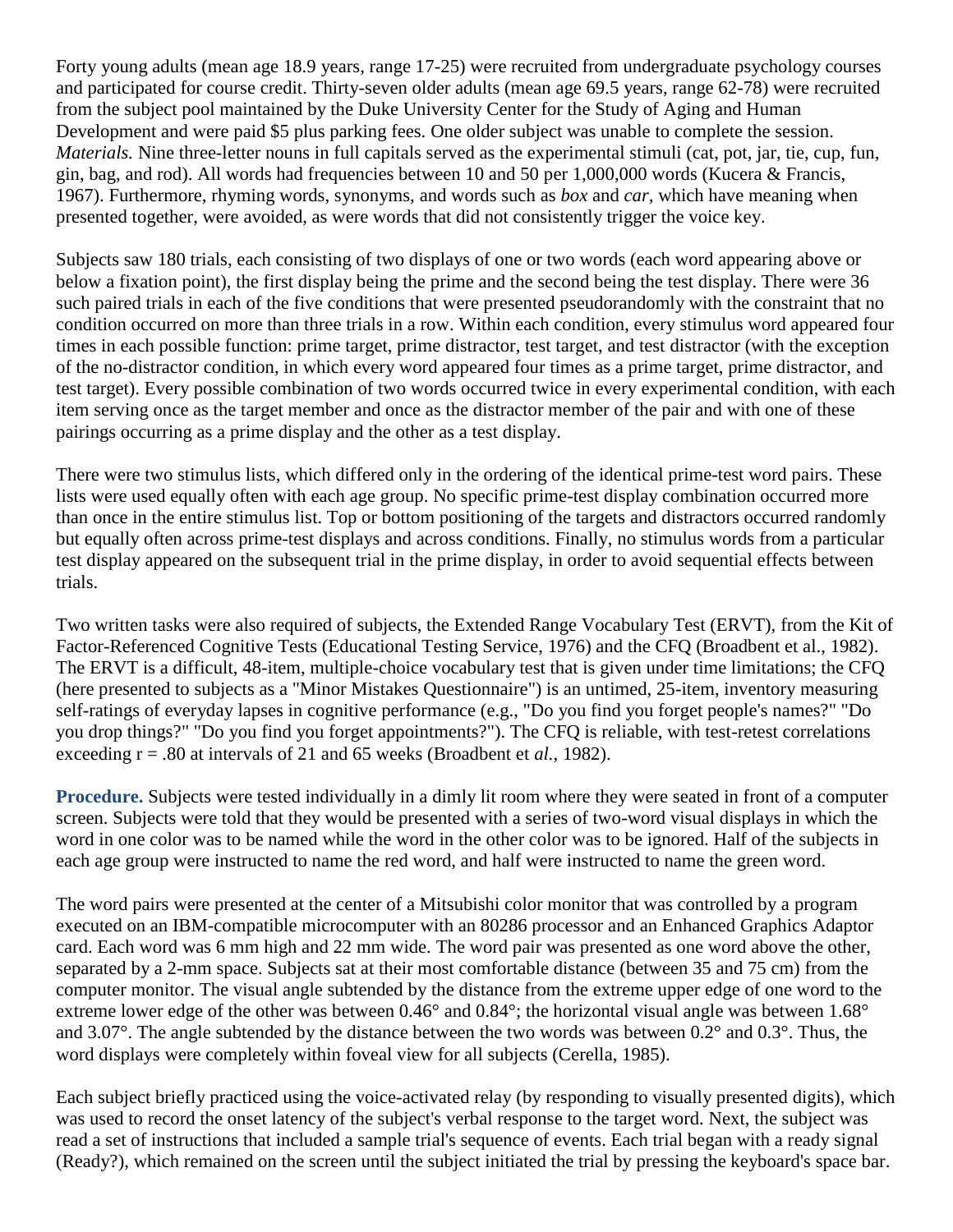After a 1,000-ms delay, there was a 250-ms presentation of a fixation cross in the center of the screen (i.e., with its horizontal bar in the 2-mm space between the upcoming stimulus words). Next, the words of the prime display were presented for 300 ms and were immediately masked for 100 ms by symbols consisting of overlapping red and green lines. A blank screen was presented for 1,500 ms following the offset of the prime mask. The test display sequence was automatically initiated by a fixation cross appearing for 250 ms. The test display was then presented for 300 ms and was masked for 100 ms, after which the subject responded. Thus, the interval between the offset of the prime word pair and the onset of the test display was 1,850 ms. Although this is a slightly longer interstimulus interval than has been used in the past (e.g., Allport et al., 1985; Tipper et al., 1989), it is similar to response-to-stimulus onset intervals that have elicited reliable suppression (Stoltzfus et al., 1993; Tipper, Weaver, Cameron, Brehaut, & Bastedo, 1991). Subjects were required to respond to both prime and target displays of each trial.

| Table 1                                        |
|------------------------------------------------|
| Hypothetical Examples of Trial Type Conditions |
| (Target Words in Bold Type)                    |

| Display | Trial type               |                           |                   |                                    |                   |  |  |
|---------|--------------------------|---------------------------|-------------------|------------------------------------|-------------------|--|--|
|         | Control                  | Distractor<br>suppression | Repeated          | Target to<br>distractor distractor | No<br>distractor  |  |  |
| Prime   | <b>CAT</b><br><b>POT</b> | <b>CAT</b><br><b>POT</b>  | <b>CAT</b><br>POT | <b>CAT</b><br>POT                  | <b>CAT</b><br>POT |  |  |
| Test    | <b>FUN</b><br><b>GIN</b> | POT<br>GIN                | FUN<br><b>POT</b> | <b>FUN</b><br><b>CAT</b>           | FUN               |  |  |

Reaction time feedback for both the prime and test displays of each trial appeared after the subject's test trial response and remained on the screen for 3 s. Subjects were instructed to place equal emphasis on speed and accuracy and were told that the reaction time feedback was simply for their own benefit in maintaining a consistent speed of responding. No feedback was given regarding target-naming accuracy. The next prime trial was again initiated by the subject at the presentation of a ready signal, which immediately followed the reaction time feedback. Thus, intertrial intervals were controlled by the subject. Reaction times were recorded for all trials and were measured from the onset of the stimulus array to the onset of the subject's response. Errors in word naming and voice key failures were recorded by the experimenter.

After the word-naming task, subjects completed the CFQ and the ERVT and then were questioned about their awareness of the experimental conditions in the word-naming task. No subjects indicated awareness of the critical distractor suppression condition.<sup>3</sup>

### *Results*

**Subject comparisons.** The data from 9 younger and 4 older adults with error rates greater than 25% either within a single condition or across all conditions were eliminated from the study. Five of the younger subjects and 1 of the older subjects were eliminated because a subset of reaction times in the no-distractor condition were faster than our apparatus was programmed to measure. (We were not able to measure responses occurring within the 300 ms of stimulus exposure.) Thus, the elimination of these very fast subjects probably underestimates the true interference effects for young adults. No conclusions regarding conditions other than the no-distractor condition (see subsequent results) were altered by the deletion of these subjects' data. All results reported here are for the remaining 31 younger and 32 older adults. Older adults scored significantly higher than did younger adults in ERVT vocabulary score  $(M = 32.9$  and 26.6, respectively),  $F(1, 61) = 10.54$ ,  $MS_e = 60.06$ . Older adults also had significantly more years of education than did younger adults *(M* = 15.4 and 12.8 years, respectively),  $F(1, 61) = 40.38$ ,  $MS_e = 2.64$ .

**Reaction time.** The mean test trial reaction times in the word-naming task for each condition and age group are shown in Table 2. All trials on which an error was made on either a prime or a test display were eliminated from reaction time analyses. Errors were characterized by the following response types: failing to make any verbal response, naming incorrect targets, partial naming of incorrect targets, and stuttering while producing correct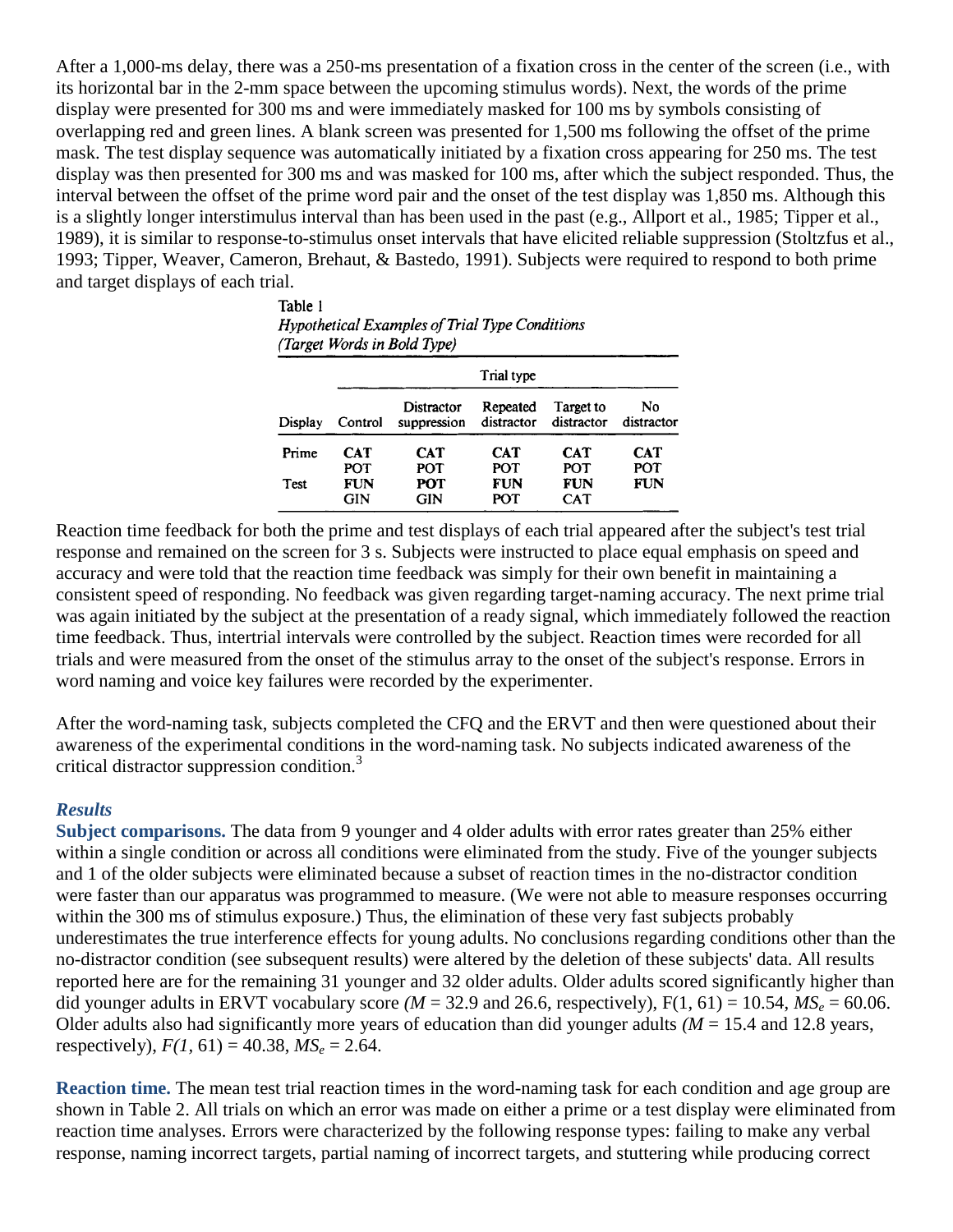target names. Trials on which a voice key failure occurred (resulting from equipment malfunction, insufficient volume of responses, or excessively fast responses) also were considered errors. The mean percentage of deleted trials was 6.2 and 4.5 for younger and older subjects, respectively. Medians were calculated on the remaining test trial reaction times.

Although planned comparisons were the major mode of analysis, an omnibus 2 (Ages) X 5 (Trial Types) repeated-measures analysis of variance (ANOVA) was performed on reaction times to confirm general expectations. Here, and throughout, the significance level was set at  $p = 0.05$  for all analyses. Older adults were slower than younger adults,  $F(1, 61) = 55.62$ ,  $MS_e = 25,564.56$ . There were reliable differences among the experimental conditions,  $F(4, 244) = 65.24$ ,  $MS_e = 276.00$ , and most important, there was a significant Age X Trial Types interaction,  $F(4, 244) = 4.00$ ,  $MS_e = 276.00$ .

Planned comparisons were conducted separately within each age group. Younger adults were reliably slower on distractor-suppression trials than on control trials,  $F(1, 30) = 13.05$ ,  $MS_e = 784.78$ , showing a suppression effect of 18 ms. In addition, younger adults were faster on target-to-distractor trials than on control trials,  $F(1, 30) =$ 6.68, *MS<sup>e</sup>* = 584.66, showing a facilitation effect of 11 ms. Younger adults also were faster on no-distractor trials than on control trials,  $F(1, 30) = 92.27$ ,  $MS_e = 356.30$ , showing an interference effect of 32 ms. The 4-ms facilitation effect on repeated-distractor versus control trials was not reliable,  $F(1, 30) = 1.29$ ,  $MS_e = 449.01$ . Older subjects showed no reliable difference in reaction time between distractor-suppression and control trials,  $F(1, 31) < 1$ . Thus, although younger adults' negative priming effect in-creased from that reported in our previous work (Hasher et al., 1991; Stoltzfus et al., 1993), suppression was still not found for older adults. Nonetheless, older adults were reliably faster on target-to-distractor trials than on control trials, *F(1,* 31) = 8.75,  $MS_e = 587.03$ , with a facilitation effect of 13 ms. They also were faster on no-distractor trials than control trials,  $F(1, 31) = 93.08$ ,  $MS_e = 581.03$ , showing an interference effect of 41 ms. Unlike younger adults, older adults also showed a reliable facilitation of 10 ms between repeated-distractor and control trial reaction time, *F(1,* 31)  $= 8.71$ ,  $MS_e = 738.14$ , a finding similar to one reported by McDowd and Oseas-Kreger (1991). Note that older adults showed benefits (facilitation) on a test trial from information acquired on a prime trial, despite showing no negative priming effect.

Final comparisons contrasted the effect sizes (i.e., the difference scores) shown by younger adults with those shown by older adults; there was a reliable age difference in the distractor suppression effect (distractor suppression minus control),  $F(1, 61) = 9.14$ ,  $MS_e = 761.07$ , but no reliable age differences were found in the repeated-distractor effect (repeated distractor minus control),  $F(1, 61) = 1.24$ ,  $MS_e = 406.45$ , the target-todistractor effect (target to distractor minus control), *F(1,* 61) < 1, or the interference effect (no distractor minus control),  $F(1, 61) = 2.44$ ,  $MS_e = 470.50$ , the last of which indicated equivalent distractibility between ages due to the presence of nontarget items.'

**Errors.** The mean test trial error rates in the word-naming task for each trial condition and age group are shown in Table 2. Test trial error rates were also analyzed using planned comparisons within each age group after first determining that the overall age difference was not significant,  $F(1, 61) = 2.88$ ,  $MS_e = 0.01$ ,  $p = .095$ . Younger adults showed no reliable error rate difference between distractor-suppression trials and control trials, *F(1,* 30) = 1.75,  $MS_e = 0.004$ , or between repeated-distractor trials and control trials,  $F(1, 30) = 3.04$ ,  $MS_e = 0.01$ . They made fewer errors on target-to-distractor trials than on control trials,  $F(1, 30) = 11.36$ ,  $MS_e = 0.01$  and, also, fewer errors on no-distractor trials than on control trials,  $F(1, 30) = 5.19$ ,  $MS_e = 0.01$ .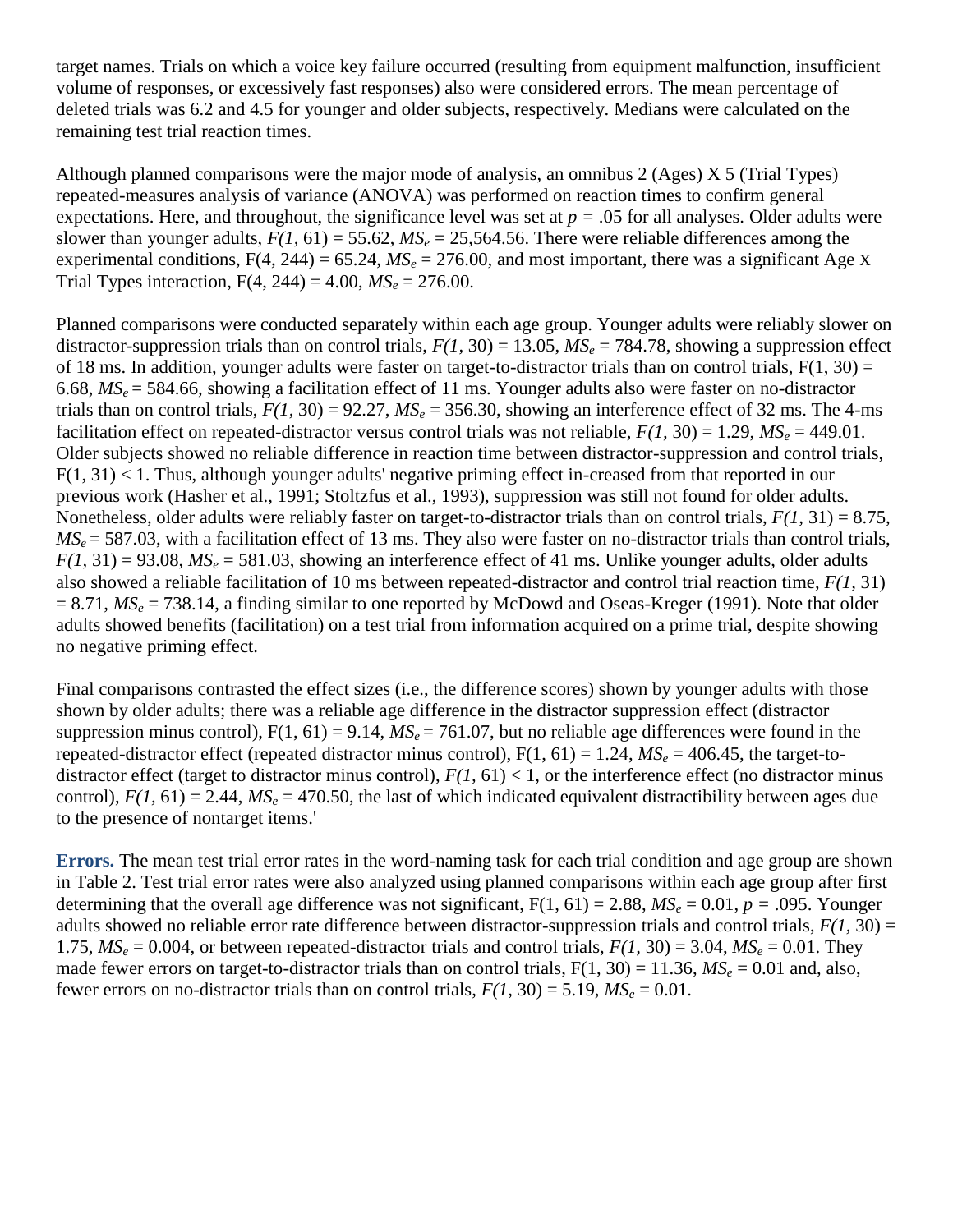|                             | Trial type |                           |                        |                         |                   |  |
|-----------------------------|------------|---------------------------|------------------------|-------------------------|-------------------|--|
| Experiment                  | Control    | Distractor<br>suppression | Repeated<br>distractor | Target to<br>distractor | No.<br>distractor |  |
| Experiment 1                |            |                           |                        |                         |                   |  |
| Younger adults <sup>a</sup> |            |                           |                        |                         |                   |  |
| M                           | 542        | 560                       | 538                    | 531                     | 510               |  |
| <b>SD</b>                   | 58.3       | 55.8                      | 55.1                   | 51.5                    | 50.3              |  |
| Error rate                  | 0.078      | 0.093                     | 0.056                  | 0.036                   | 0.048             |  |
| Older adults <sup>b</sup>   |            |                           |                        |                         |                   |  |
| $\boldsymbol{M}$            | 684        | 681                       | 674                    | 671                     | 643               |  |
| <b>SD</b>                   | 85.8       | 90.8                      | 85.8                   | 93.1                    | 81.2              |  |
| Error rate                  | 0.057      | 0.071                     | 0.050                  | 0.035                   | 0.014             |  |
| <b>Experiment 2</b>         |            |                           |                        |                         |                   |  |
| Older adults <sup>c</sup>   |            |                           |                        |                         |                   |  |
| M                           | 661        | 665                       | 646                    | 648                     | 611               |  |
| SD                          | 76.3       | 72.2                      | 73.0                   | 79.9                    | 74.6              |  |
| Error rate                  | 0.038      | 0.049                     | 0.033                  | 0.017                   | 0.004             |  |

Table 2 Mean Reaction Times, Standard Deviations, and Error Rates for Younger and Older Adults by Trial Type in Experiments 1 and 2

 $n = 31$ ,  $n = 32$ ,  $n = 20$ .

Older adults showed no reliable difference in error rates between distractor-suppression trials and control trials,  $F(1, 31) = 1.31$ ,  $MS_e = 0.01$ , and between repeated-distractor and control trials,  $F(1, 31) < 1$ . They made reliably fewer errors on target-to-distractor trials than on control trials,  $F(1, 31) = 4.04$ ,  $MS_e = 0.004$ , as well as fewer errors on no-distractor trials than on control trials,  $F(1, 31) = 15.92$ ,  $MS_e = 0.004$ . The error rates of both age groups ran largely parallel to the patterns of their reaction time data, and no effects appeared to be compromised by speed/accuracy trade-offs.

**Correlational analyses of effects.** As a test of the relation-ship between the ability to inhibit a previous distractor and the ability to avoid interference from a concurrent distractor, correlations between the suppression effect and the interference effect were obtained within each age group. Response time effect scores were calculated for each subject (by subtracting the median distractor-suppression or no-distractor reaction times from control trial reaction time) and were then correlated with each other. Both younger and older adults produced significant negative correlations between suppression and interference scores (for younger adults, *r =*  -.584,  $p < .01$ , and for older adults,  $r = -.531$ ,  $p < .01$ ). Inspection of the scatter plots revealed, in each instance, two outlying subjects whose performances seemed to skew the distribution. A recalculation done after removing the two outlying subjects in each age group reduced the correlations substantially in each case to (a nonsignificant) -.248 and (a still significant) -.561 for younger and older adults, respectively.<sup>5</sup>

In the absence of a priori predictions, repeated-distractor difference scores (repeated distractor minus control) and target-to-distractor difference scores (target to distractor minus control) were correlated with each other and with the distractor-suppression and interference difference scores. Again, inspection of the scatterplots revealed that the removal of one to two outliers in each instance reduced reliable correlations to non-significant ones (this is not too surprising, given the small *n* and the use of difference scores). Table 3 thus shows all of the correlations with outliers removed. Note first that the suppression effect was not significantly correlated with any other measures for either age group.

The young subjects' data indicated reliable correlations between the repeated-distractor effect and the target-todistractor effect *(r =* .435) and between the interference effect and both the repeated-distractor effect *(r =* -.581) and the target-to-distractor effect  $(r = -0.749)$ . For older subjects, the only reliable correlation was the interference effect with the repeated-distractor effect *(r =* -.378). Thus, for both older and younger subjects, there was a tendency for higher levels of interference to be associated with greater repeated-distractor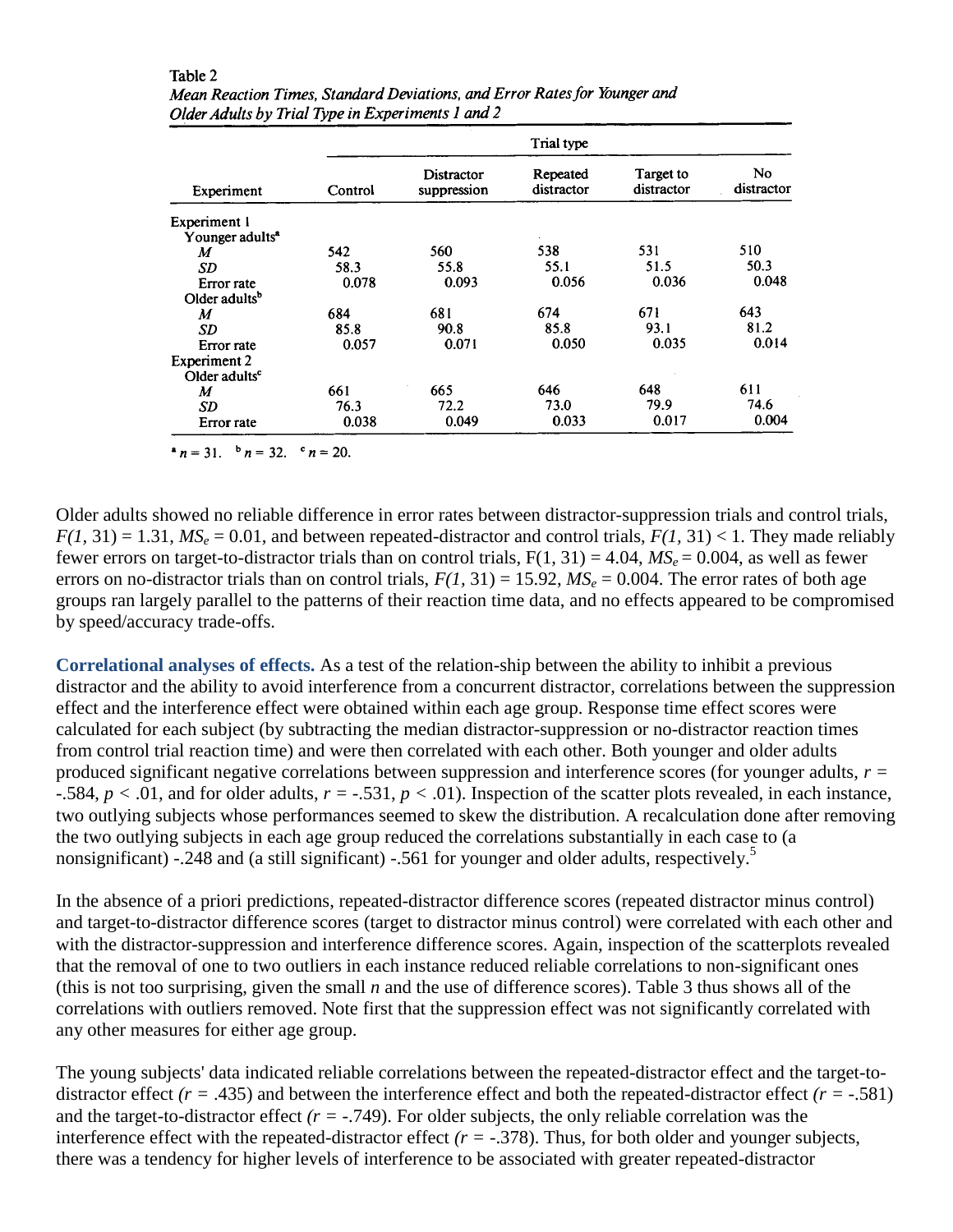facilitation; for younger subjects, higher interference also seemed to predict greater target-to-distractor facilitation. A correlation between repeated-distractor and target-to-distractor effects was found only in the younger subjects' data.

| Correlation Matrices for Reaction Time Difference Scores<br>for Younger and Older Adults in Experiments 1 and 2<br>With Outliers Removed |                           |                        |                         |  |  |  |
|------------------------------------------------------------------------------------------------------------------------------------------|---------------------------|------------------------|-------------------------|--|--|--|
| Experiment                                                                                                                               | Distractor<br>suppression | Repeated<br>distractor | Target to<br>distractor |  |  |  |
| Experiment 1                                                                                                                             |                           |                        |                         |  |  |  |
| Younger adults                                                                                                                           |                           |                        |                         |  |  |  |
| Repeated distractor                                                                                                                      | .277                      |                        |                         |  |  |  |
| Target to distractor                                                                                                                     | .307                      | $.435*$                |                         |  |  |  |
| Distractor interference                                                                                                                  | $-.248$                   | $-.581*$               | $-.749*$                |  |  |  |
| Older adults                                                                                                                             |                           |                        |                         |  |  |  |
| Repeated distractor                                                                                                                      | .152                      |                        |                         |  |  |  |
| Target to distractor                                                                                                                     | .313                      | .294                   |                         |  |  |  |
| Distractor interference                                                                                                                  | $-.361*$                  | $-.378*$               | $-.272$                 |  |  |  |
| Experiment 2                                                                                                                             |                           |                        |                         |  |  |  |
| Older adults                                                                                                                             |                           |                        |                         |  |  |  |
| Repeated distractor                                                                                                                      | .140                      |                        |                         |  |  |  |
| Target to distractor                                                                                                                     | .296                      | .294                   |                         |  |  |  |
| Distractor interference                                                                                                                  | $-.498*$                  | $-.129$                | -.335                   |  |  |  |

Table 3<br>Correlation Matrices for Reaction

 $*_{p}$  < 0.05.

Although relationships such as these may someday prove in-formative and interesting, we argue that strong conclusions should not be drawn from the present correlational analyses, because of their instability. For example, more than half of the correlations in the data set that were originally reliable were no longer significant after the removal of just one or two outlying subjects. Clearly, a larger subject pool would be necessary to convincingly establish the nature of the relationships between these various reaction time effects.

**Cognitive failures.** There was a marginal difference in CFQ scores between younger and older adults, with younger subjects indicating slightly more (45.6) failures than older subjects (41.3),  $F(1, 61) = 3.27$ ,  $MS_e =$ 89.09, *p =* .08. Neither younger nor older subjects showed reliable correlations between their CFQ scores and suppression  $(r = -128$  and  $-138$ , respectively) or between CFO scores and interference  $(r = -161$  and .130, respectively).

#### **Discussion**

Consistent with the results of previous negative priming studies, we found reliable suppression effects for younger but not for older adults (Hasher et al., 1991; McDowd & Oseas-Kregar, 1991; Stoltzfus et al., 1993; Tipper, 1991). Furthermore, the present methodology effectively doubled the size of the suppression effect for younger adults (Hasher et al., 1991; Stoltzfus et al., 1993), while still detecting no reliable effect for older adults. Thus, the lack of suppression shown by older adults in previous studies can be replicated in a more sensitive experimental context. The conclusion that older adults either cannot engage in suppression or else have greater difficulty in doing so than do younger adults is here strengthened by the fact that, like younger adults, older adults do show other sequential effects. Thus, in-sensitive measurement problems are an unlikely explanation of the failure to see suppression for older adults in the present investigation.

The patterns of findings across the remaining experimental conditions used in this investigation can be taken as evidence against the strawman argument that older adults fail to show suppression because they learn virtually nothing about the distractor on any given trial, or that, even if they know something about the distractor, they cannot use what they know in any way. First, older adults were faster on trials in which the new distractor was also the previous distractor (repeated distractor), as compared with control trials in which there was no sequential relationship among the items. Second, older adults were faster on test trials in which the current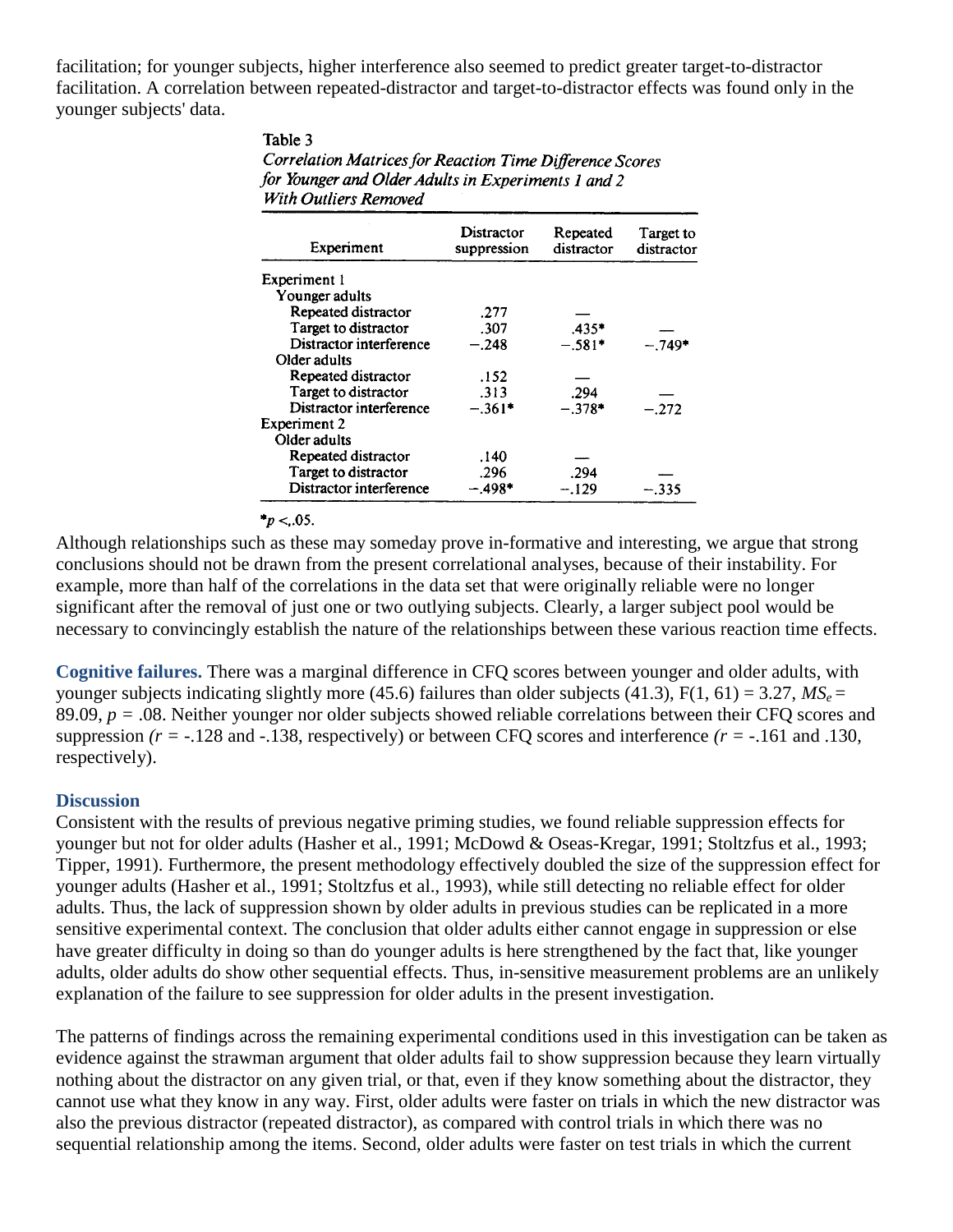distractor had been the previous target (target to distractor), again as compared with control trials. Along with significant interference effects, these data together suggest that older adults do indeed identify and process distractor items on a concurrent trial (interference effect) and that this identification process can be carried over to the next trial to facilitate performance. Nonetheless, older adults fail to engage inhibitory mechanisms to a rejected distractor.

The no distractor—control condition comparisons failed to reveal a reliable age difference in interference, as was also the case in Stoltzfus et al. (1993). This finding is, however, inconsistent with other work (McDowd & Oseas-Kreger, 1991; Tipper, 1991) that found greater interference for older adults. The source of these discrepancies is unclear. Discussion of the finding of an association between the ability to suppress distractors and the ability to avoid interference from distractors (for both younger and older adults) is deferred to the end of Experiment 2.

The facilitation effect young adults showed here on repeated-distractor trials is not as robust as that which has been seen previously (Allport et al., 1985; McDowd & Oseas-Kreger, 1991; Tipper et al., 1989; Tipper & Cranston, 1985). These studies all used blocks of trials comprising a single condition in which a specific distractor (or at least the specific repeated-distractor trial type) repeats for many displays (but see Lowe, 1979). In the current procedure, however, the repeated-distractor trial type could not appear on more than three consecutive trials, and any particular distractor word could only repeat from a single prime to a single test display. Thus, it may be that substantial facilitatory benefits associated with a repeating distractor require a larger number of repetitions than were used here.

Although we note that our own post hoc comparisons indicated no reliable age differences in repeated-distractor facilitation, our results are in the same direction as previous findings that have showed greater repeateddistractor facilitation for older adults and children than for younger adults (McDowd & Oseas-Kreger, 1991; Tipper et al., 1989). Tipper et al. (1989) proposed a dissociation between distractor suppression and repeateddistractor facilitation, the latter of which they attributed to a passive habituation process in which repeatedly presented distractors cease to evoke an orienting response. Subsequently, McDowd and Oseas-Kreger (1991) speculated that, unlike inhibitory mechanisms, these habituation processes may remain stable across the life span. Our results do not appear to contradict their position.

Our finding of a target-to-distractor facilitation effect for both age groups is somewhat more difficult to explain. Although competing hypotheses about this effect are numerous (Hinton, 1976; Neill, 1978; E. Neumann & DeSchepper, 1991; see Mac-Leod, 1991, for a review), none can clearly or consistently ac-count for all of the data. Thus, we offer the following post hoc suggestion: The facilitation found here may have resulted from subjects' sensitivity to the current experimental context. That is, in our study (in contrast with others, e.g., Dalrymple-Alford & Budayr, 1966; Lowe, 1979; E. Neumann & DeSchepper, 1991) there were no trials in which a previous target was a candidate for a subsequent response. Thus, if a target reoccurred on a subsequent display, it was always a distractor, possibly enabling both younger and older adults to reject as a candidate for response a distractor that was recognized as having served as a target on the preceding trial more easily than to reject a new distractor. We also note that studies that have, in fact, included a condition in which targets can repeat across trials have failed to find reliable target-to-distractor facilitation.

Only a marginal age difference was found in self-ratings of general cognitive lapses, as indexed by the CFQ. These results are loosely consistent with a study by Rabbitt and Abson (1990; see also Rabbitt, 1990), which found no age differences in CFQ scores among adults in their 60s, 70s, and 80s but which also found fewer reported lapses by these subjects than by a group of 50-year-olds.

The cognitive lapse results reported here are, however, inconsistent with those of Tipper and Baylis (1987), which suggested a relationship among CFQ, suppression, and interference measures. No reliable effects were found here. Similar to Rabbitt and Abson (1990), our results tentatively suggest that subjective ratings of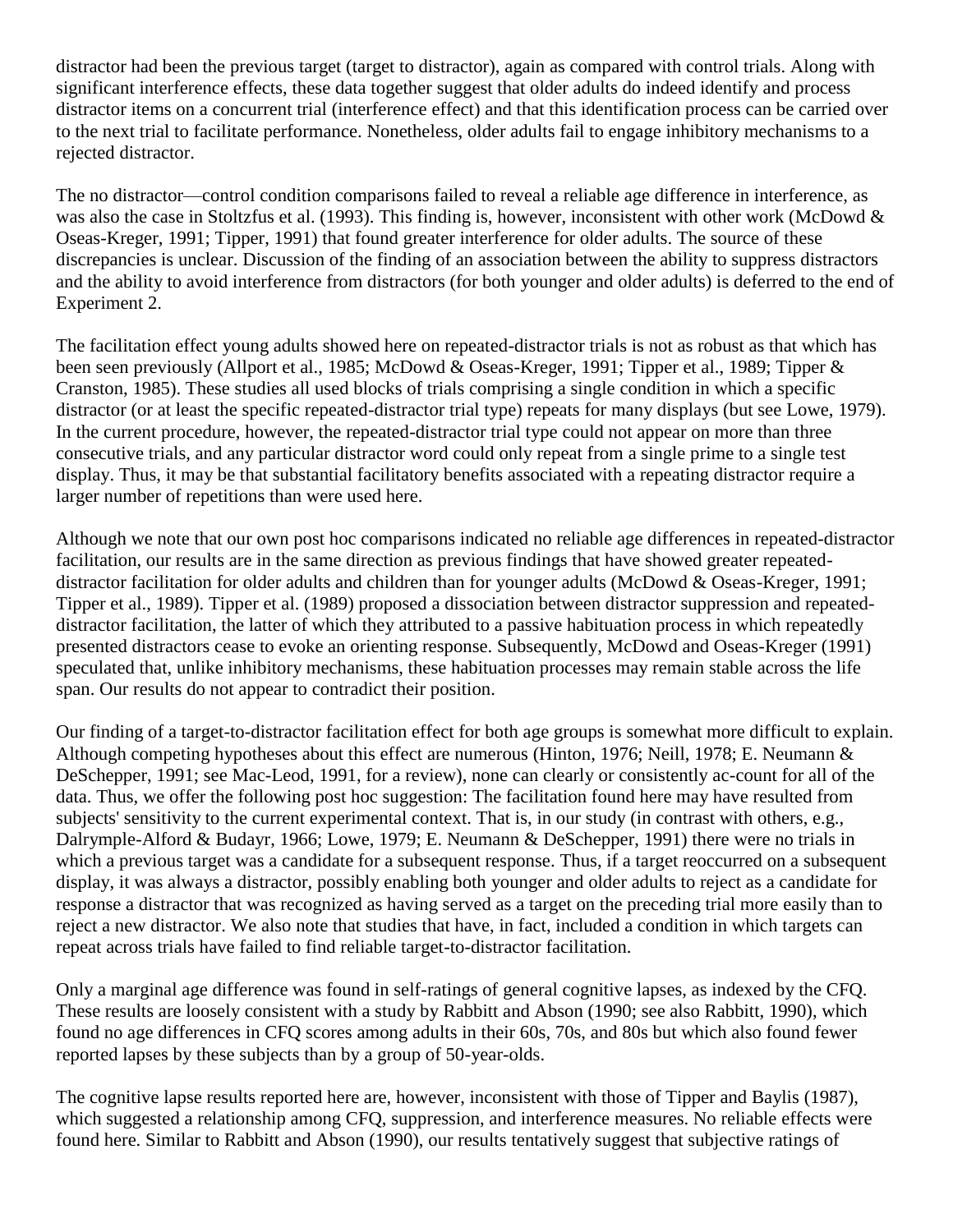cognitive performance may be of limited (or at least, inconsistent) value in assessing between-group differences or in predicting performance in certain laboratory tasks.

# **Experiment 2**

Although the data from the first experiment clearly suggest that older adults learned something about distractors, they nevertheless failed to engage inhibition. This might be because they are reliably slower than younger adults on virtually all tasks, including the present one. We note that in most suppression studies and in all but one involving older adults (McDowd & Oseas-Kreger, 1991, in which exposure duration was controlled by the subjects rather than by the experimenter), the critical stimulus display has been exposed for relatively brief durations, typically ranging from approximately 100 ms to approximately 300 ms. It is possible that these durations were simply too brief for older adults to encode whatever critical information about distractors is needed to engage inhibitory mechanisms. Or, per-haps the exposure duration was too brief to both code the information and to engage suppression. So, in this experiment, we increased the exposure duration of the paired stimuli in a replication of the first study and tested only older adults.

## *Method*

Twenty older adults who had not participated in the first study were tested, using the task, materials, and procedures from Experiment 1. Subjects were recruited and paid as before. The major change between studies was the stimulus exposure duration, which was increased from 300 ms to 500 ms. In addition, the apparatus was now able to measure any responses that occurred during stimulus exposure.

### *Results and Discussion*

**Subjects.** The mean age of the subjects was 70.4 years (range 64-77) and they averaged 15.8 years of education. The mean score for the ERVT was 33.79. These values do not differ from those reported for participants in the first study,  $F(1, 50) = 1.62$ ,  $MS_e = 11.528$  for age,  $F(1, 50) < 1$  for years of education, and  $F(1, 50) < 1$  for vocabulary score.

**Reaction time.** The means of median test reaction times are shown in Table 2. A one-way repeated-measures ANOVA on trial types confirmed the presence of differences among conditions,  $F(4, 76) = 17.20$ ,  $MS_e =$ 521.79. As in Experiment 1, planned comparisons were used to test for critical effects. Older subjects showed no reliable difference in reaction time between distractor-suppression and control trials *(F <1).* Also similar to Experiment 1, subjects were faster on repeated-distractor trials than on control trials,  $F(1, 19) = 6.60$ ,  $MS_e =$ 704.57, with a facilitation effect of 15 ms. Although the difference between target-to-distractor and control conditions was 13 ms in both studies, in this case this difference was no longer significant,  $F(1, 19) = 2.30$ ,  $MS_e$  $= 1,366.419$ ,  $p = .15$ . Finally, subjects were faster on no-distractor than on control trials,  $F(1, 19) = 39.00$ ,  $MS_e$  $= 1,261.62$ , showing an interference effect of 50 ms. The central empirical question here was whether or not an increased exposure duration would enable older adults to show suppression. It clearly did not.

**Errors.** The mean test trial error rate for each condition also is shown in Table 2. Target-naming error rates were defined as in Experiment 1 and were analyzed as were the reaction times.

There was an overall difference in error rates among trial types,  $F(4, 76) = 6.33$ ,  $MS_e = 0.001$ . Planned contrasts revealed patterns similar to those found in Experiment 1, with older subjects showing no reliable differences in number of errors between distractor-suppression trials and control trials and between repeated-distractor trials and control trials (Fs < 1). Also as in Experiment 1, older adults made fewer errors on target-to-distractor trials than on control trials,  $F(1, 19) = 12.43$ ,  $MS_e = 0.002$ , and fewer errors on no-distractor trials than on control trials,  $F(1, 19) = 15.19$ ,  $MS_e = 0.002$ . Thus, the present results appear not to be compromised by speed/accuracy trade-offs.

**Correlational analyses of effects***.* As in Experiment 1, simple correlations were obtained between suppression and interference effects to test for a relationship between the ability to suppress and the ability to avoid interference. Older adults again showed a significant negative correlation *(r =* -.498). Subjects who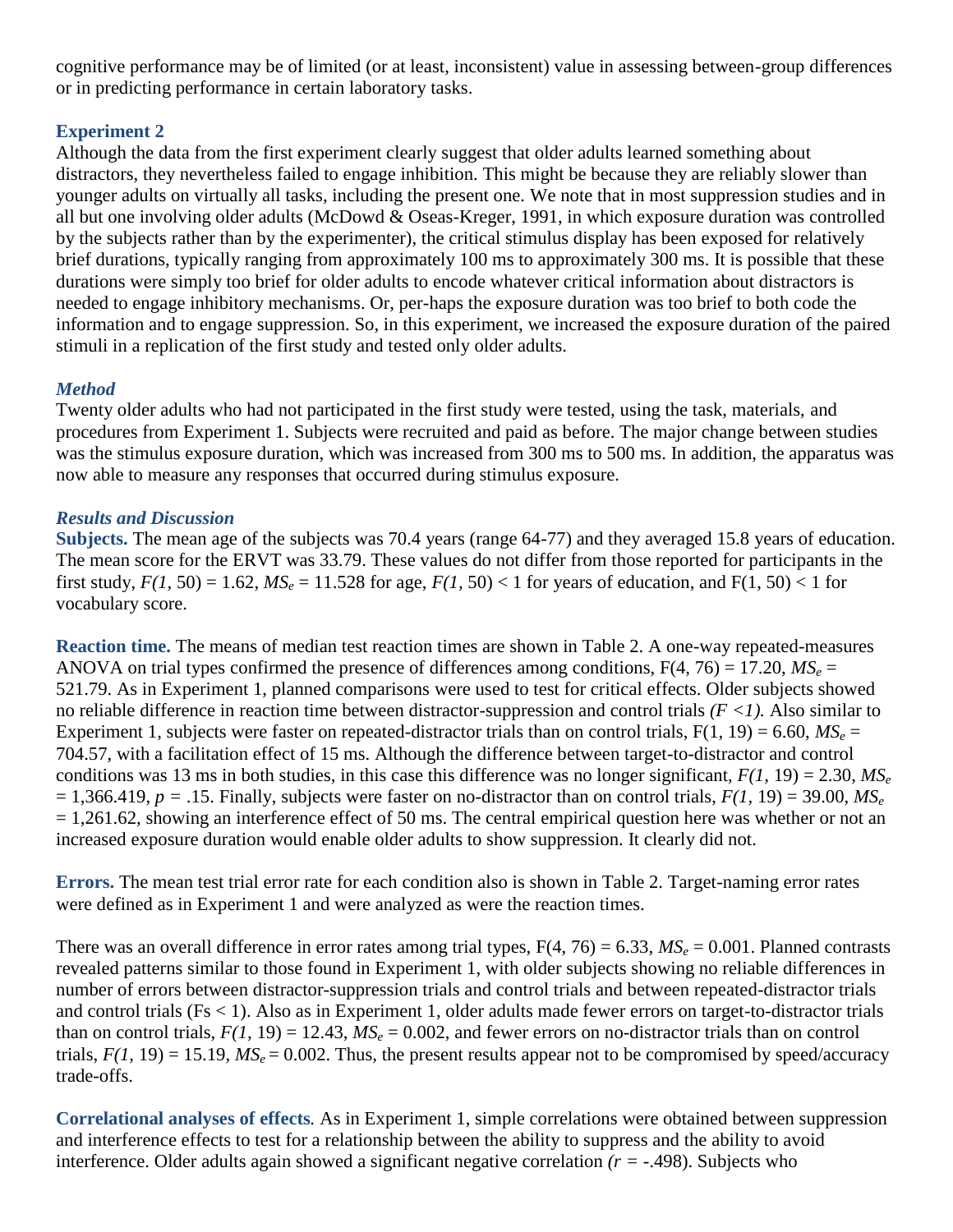demonstrated high levels of interference tended to show stronger facilitation effects on distractor-suppression trials. There were no other reliable correlations between effect scores (see Table 3).

**Cognitive failures.** The mean CFQ score was 36.3. There was a marginally significant difference in CFQ score between the older adults in Experiment 1 (mean of 41.3) versus in Experiment 2,  $F(1, 50) = 3.94$ ,  $MS_e =$ 3,927.08, *p =* .053. Nonetheless, both of the correlations between CFQ score and the magnitude of the suppression effect  $(r = -0.206)$ , and the size of the interference effect  $(r = 0.114)$ , were nonsignificant (the smallest *p>* .30).

**Cross-experiment comparisons.** To determine whether older adults produced reliably different reaction time patterns with an increased stimulus duration, a 2 X 5 repeated-measures ANOVA was performed with Experiment or Exposure Duration (300 ms vs. 500 ms) and Trial Type as factors. There was no main effect of Exposure Duration,  $F(1, 50) = 1.10$ ,  $MS_e = 32,894.93$ . There were reliable differences among Trial Types,  $F(4, 50)$  $200$ ) = 44.12,  $MS_e$  = 389.98; however, there was no reliable Exposure Duration X Trial Type interaction, F(4,  $200$ ) = 1.11. Thus, the patterns of effects for the two Exposure Duration groups were not reliably different. Planned comparisons revealed that the facilitation effects seen in the target-to-distractor condition,  $F(1, 51) =$ 9.57,  $MS_e = 866.13$ , and the repeated-distractor condition,  $F(1, 51) = 15.24$ ,  $MS_e = 492.09$ , were both significant, as was the interference effect,  $F(1, 51) = 121.93$ ,  $MS_e = 840.15$ . Particularly noteworthy is the fact that even with the increased power available here, the suppression effect remained nonsignificant  $(F < 1)$ .

Older subjects in both experiments showed a negative relation between the ability to suppress distractors from the previous trial and the ability to avoid interference from distractors from a concurrent trial. This same relationship for younger subjects was no longer significant when two outlying subjects were excluded from analysis. In contrast, older and younger subjects from Experiment 1 produced statistically equivalent interference effects. These findings, then, take their place among a literature in which a reliable negative relationship between suppression and interference effects sometimes is found (e.g., Beech, Baylis, Smithson, & Claridge, 1989; Tipper & Baylis, 1987) and sometimes is not (Beech & Claridge, 1987; Flowers, Heppner, & Muraoka, 1990; Stoltzfus et al., 1993).

If the role of attentional inhibition is in fact to reduce interference from concurrent distractors, one would predict an age difference in interference effects: Because older adults do not inhibit distractors as well as younger adults, older adults should be more adversely affected by their presence. A recent proposal by Stoltzfus et al. (1993), however, has suggested that the function of inhibition may not be to aid concurrent selection; rather, inhibition may act to maintain attention along an already-selected train of thought by preventing attention from returning to previously rejected stimuli. Although a deficient inhibitory mechanism of this type might predict the age deficits found in tasks requiring forgetting or abandoning thoughts that once were relevant but no longer are (Hamm & Hasher, 1992; Hartman & Hasher, 1991), it would not necessarily predict age differences in selection efficiency per se. In fact, the results from Stoltzfus et al. (1993) were similar to those reported here; specifically, older and younger adults did not differ in their susceptibility to interference from concurrently presented distractors.

#### **General Discussion**

The failure of the current studies to find suppression by older adults lends further support to a growing body of work indicating age differences in attentional inhibition (Hasher et al., 1991; McDowd & Oseas-Kreger, 1991; Stoltzfus et al., 1993; Tipper, 1991). In addition, the present investigations rule out several methodological considerations that might limit the generality of previous findings. First, the materials and procedure used in Experiment 1 substantially increased the magnitude of the suppression effect seen for younger subjects, compared with earlier work. Nonetheless, older adults still failed to show reliable suppression. Furthermore, in an effort to give older subjects more time to process the visual display, we used a considerably lengthened stimulus exposure duration in Experiment 2. This manipulation also failed to produce, or enable, suppression by older subjects. These findings suggest that previous results were not the artifacts of limited methodologies and that the indices of aging deficits in attentional inhibition are indeed robust.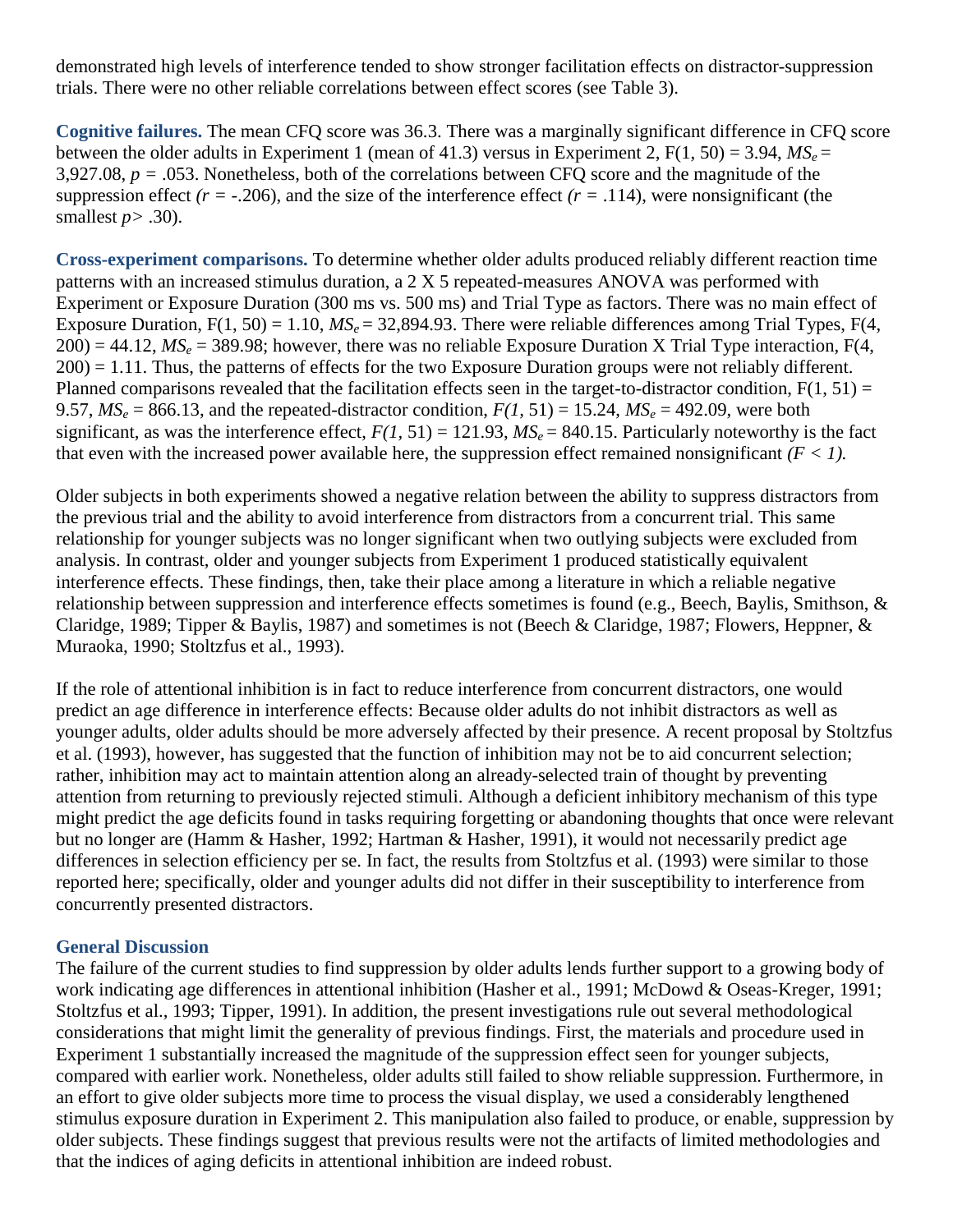In addition, findings of facilitation on repeated-distractor and target-to-distractor conditions indicated that older adults can be affected by trial types involving sequential relationships between prime and test display stimuli, if not by the relationship on distractor-suppression trials. These findings indicate that the lack of suppression in older adults cannot be attributed to their total failure to process distractor information. They indicate as well that experimental insensitivity is an unlikely explanation of the failure to see a negative priming effect for older adults.

Aspects of the present data also speak to a recently proposed alternative explanation of the negative priming effect. Neill and Valdes's (1992) episodic retrieval hypothesis suggests that response latencies on distractorsuppression trials increase not because of inhibition applied to the previous distractor but rather as a result of the mismatch between codes created on successive trials. That is, on a given trial *n,* display items are automatically encoded by the subject according to their attributes, their identities, their status as relevant (targets) or irrelevant (distractors), and the response they require (e.g., name it vs. ignore it). Because trial  $n + 1$  occurs in a similar context, it automatically6 initiates the retrieval of trial *n;* subjects slow down because the item coded as a target to be named on trial  $n + 1$  was coded as a distractor to be ignored on trial *n*. Neill and Valdes (1992) argued that it is conflict between retrieval episodes that causes the negative priming effect, rather than any inhibition directed toward the identity of the previous distractor. If the argument that negative priming is due to episodic retrieval is correct, then the failure of older adults to show a suppression effect could be attributed either to their failure to effectively encode each trial episode, or to their failure to successfully retrieve previously learned episodic information, or to both.

Note that according to the episodic retrieval view, target-to-distractor trials should also cause a slowdown, at least for younger adults (who presumably are good retrievers), because of the conflict between retrieval episodes (i.e., the target on trial *n* has a name-it tag [vs. an](http://vs.an/) ignore-it tag on trial *n* 1). By this general argument, older adults who do not show a negative priming effect should also fail to show a facilitation effect for targetto-distractor trials, as they presumably either fail to learn the potentially conflicting information on the previous trial or they fail to correctly retrieve the previous trial.

Thus, if mismatches between retrieval episodes were responsible for the slowdown young adults exhibited on distractor-suppression trials, a similar slowdown should also have occurred on target-to-distractor trials, in which a previously relevant target became an irrelevant distractor. As evidenced here, young adults showed the opposite pattern; like older adults, they demonstrated a significant facilitory effect (see Neill, 1978, for comparable findings with young adults). It is unclear how an episodic retrieval view can account for these findings; Neill and Valdes (1992) suggested no reason why one type of code or response tag mismatch should cause a slowdown while another should cause a speedup. Furthermore, because older and younger adults demonstrated the same facilitory patterns of target-to-distractor effects, a compromise in episodic retrieval (or encoding) of a target-distractor function cannot easily account for the absence of suppression in older adults. Thus, the data from older adults help to suggest that the slowdown young adults showed here (and throughout a large literature) for trials on which the new target had been the previous distractor is indeed due to an inhibitory mechanism, one which, for older adults, is clearly impaired.

Recent evidence reported by Connelly (1992; Connelly & Hasher, 1993) suggests strongly that the inhibitory deficit shown by older adults is not universal across all attributes of an item (e.g., Underwood, 1969). Connelly's research clearly showed age-preserved suppression of the location of a previous distractor coupled with age-impaired suppression of the distractor's identity. Thus, an age-related inhibitory deficit may instead be limited to an item's identity. These data strongly suggest that not all inhibitory mechanisms are impaired with age. Nonetheless, the age-related loss, or malfunctioning, or inefficiency of inhibitory mechanisms directed toward the identity of distractors has, as Hasher and Zacks (1988) argued, extremely important consequences across a range of behaviors in which the identity of objects and thoughts is important, including aspects of memory and language.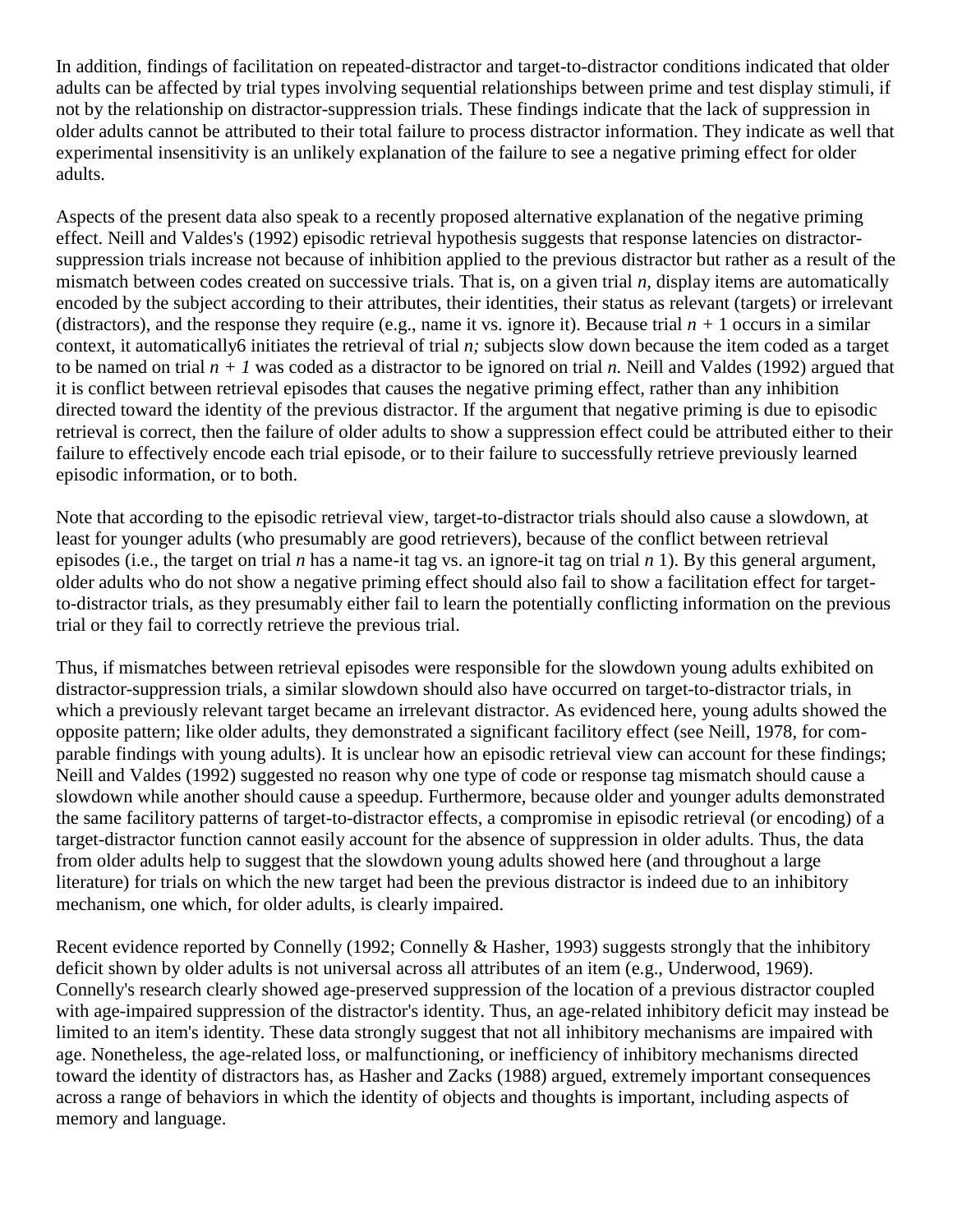### **Notes:**

1 The terms *suppression* and *negative priming* refer to the slowdown seen on distractor suppression trials relative to control trials, and the term *inhibition* refers to the hypothesized attentional mechanism presumed responsible for this slowdown.

2 Although these trial type conditions were employed here primarily as diagnostic measures, results from these conditions also will be discussed in relation to a recent theory of negative priming advanced by Neill and Valdes (1992).

3 A small number of subjects were aware of the repeated-distractor condition, but these subjects produced data similar to unaware subjects.

4 Note that the present estimate of interference for younger adults (32 ms) is possibly an underestimate of their true interference because of the elimination of those young subjects (12% of the initial sample) whose responses on a proportion of the no-distractor trials were too fast (< 300 ms) for us to measure. However, to the extent that the eliminated subjects were also faster than the average of the other young subjects on the control trials, their elimination probably had a small impact on the overall estimate of the interference effect in the young group.

5 Because these correlations were based on difference scores, a partialing method suggested by Glenberg (1990) and also used in Stoltzfus et al. (1993) was used on the present data. No conclusions were altered.

6 The argument of the automatic retrieval of episodes is based on Logan's (1988) instance theory of automatization, but its application to the negative priming paradigm may be problematic. Logan (1988) suggested that in a varied mapping task, in which individual items are used as both targets and distractors, retrieval of individual traces should pro-vide little useful information, so subjects should ignore these traces and respond on the basis of an algorithm (e.g., select on the basis of the current display). Because negative priming tasks, by definition, use the same stimuli as targets and distractors, it is unclear why subjects would be affected by the automatic retrieval of previous trial episodes, even if that retrieval were certain to take place.

### **References**

Allport, D. A., Tipper, S. P., & Chmiel, N. (1985). Perceptual integration and post-categorical filtering. In M. I. Posner & O. S. M. Marin (Eds.), *Attention and performance XI* (pp. 107-132). Hillsdale, NJ: Erlbaum. Beech, A., Baylis, G., Smithson, P., & Claridge, G. (1989). Individual differences in schizotypy as reflected in measures of cognitive inhibition. *British Journal of Clinical Psychology 28,* 117-129.

Beech, A., & Claridge, G. (1987). Individual differences in negative priming: Relations with schizotypal personality traits. *British Journal of Psychology, 28,* 110-116.

Broadbent, D. E. (1982). Task combination and selective intake of in-formation. *Acta Psychologica, 50,* 253- 290.

Broadbent, D. E., Broadbent, M. H. P., & Jones, J. J. (1986). Performance correlates of self-reported cognitive failure and obsessionality. *British Journal of Clinical Psychology, 25,* 285-299.

Broadbent, D. E., Cooper, P. F., FitzGerald, P., & Parkes, K. R. (1982). The Cognitive Failure Questionnaire (CFQ) and its correlates. *British Journal of Clinical Psychology, 21,* 1-16.

Cavanaugh, J. C. (1986). Age differences in adults' self-reports of memory ability: It depends on how and what you ask. *International Journal of Aging and Human Development, 24,* 271-277.

Cerella, J. (1985). Age-related decline in extrafoveal letter perception. *Journal of Gerontology, 40,* 727-736. Connelly, S. L. (1992). *Investigations of the relationship between aging and the suppression of spatial location.*  Unpublished doctoral dissertation, Duke University, Durham, NC.

Connelly, S. L., & Hasher, L. (1993). Aging and the inhibition of spatial location. *Journal of Experimental*  Psychology: Human Perception and Performance, 19, 1238-1250.

Connelly, S. L., Hasher, L., & Zacks, R. T. (1991). Age and reading: The impact of distraction. *Psychology and Aging, 6,* 533-541.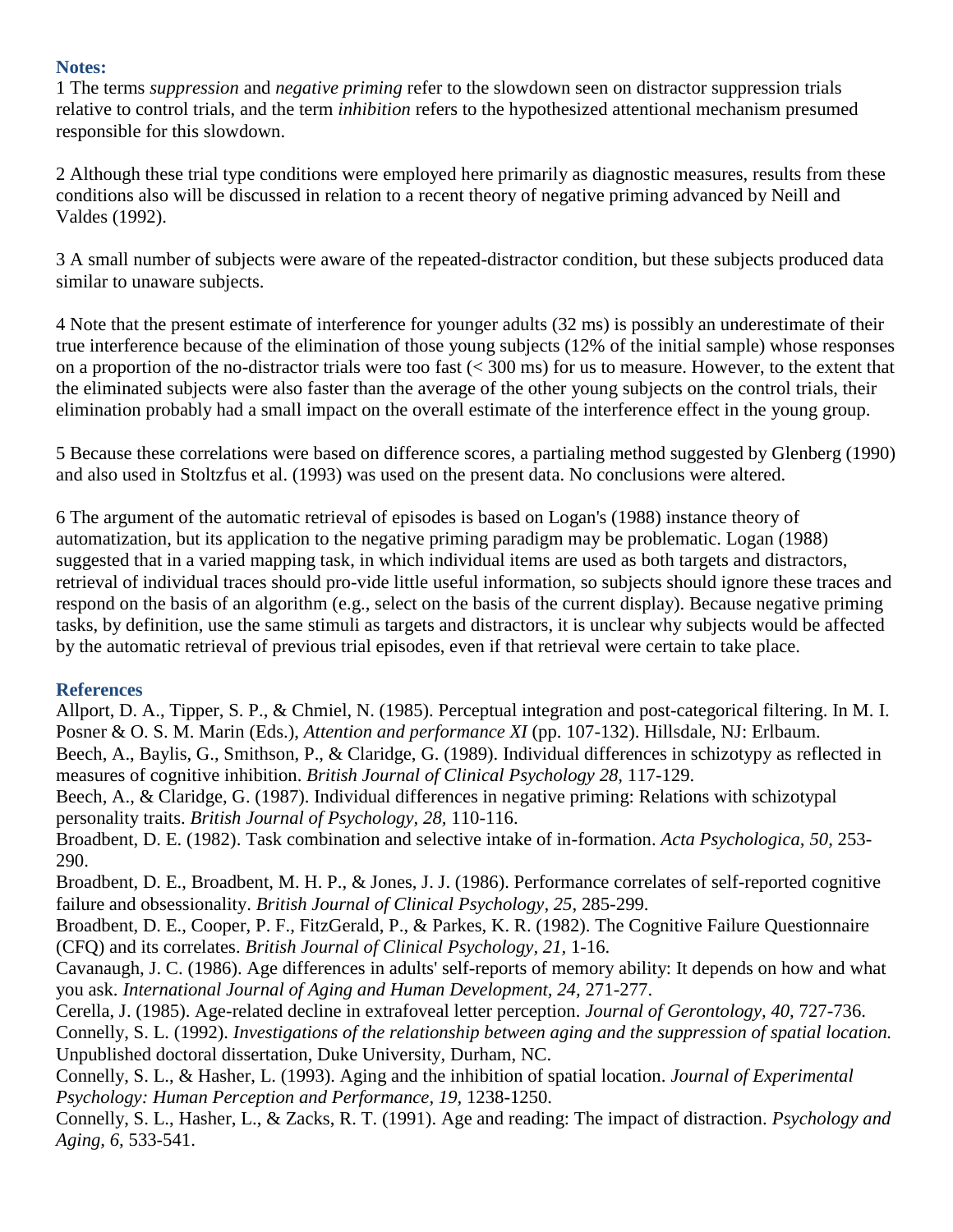Dalrymple-Alford, E. C., & Budayr, B. (1966). Examination of some aspects of the Stroop color-word test. *Perceptual and Motor Skills,* 23,1211-1214.

Educational Testing Service. (1976). *Kit of factor-referenced cognitive tests.* Princeton, NJ: Author. Flowers, J. H., Heppner, C. C., & Muraoka, T. J. (1990, November). *Negative priming and other attention measures as indices of individual differences.* Paper presented at the meeting of the Psychonomic Society, New Orleans, LA.

Gerard, L., Zacks, R. T., Hasher, L., & Radvansky, G. A. (1991). Age deficits in retrieval: The fan effect. *Journal of Gerontology: Psychological Sciences, 46,* P131-P136.

Glenberg, A. M. (1990). Common processes underlie enhanced recency effects for auditory and changing-state stimuli. *Memory & Cognition, 18,* 638-650.

Hamm, V. P., & Hasher, L. (1992). Age and the availability of inferences. *Psychology and Aging, 7,* 56-64. Harris, J. E., & Wilkins, A. J. (1982). Remembering to do things: A theoretical framework and an illustrative experiment. *Human Learning, 1,* 123-136.

Hartman, M., & Hasher, L. (1991). Aging and suppression: Memory for previously relevant information. *Psychology and Aging,* 6,587-594. Hasher, L., Stoltzfus, E. R., Zacks, R. T, & Rypma, B. (1991). Age and inhibition. *Journal of Experimental Psychology: Learning, Memory, and Cognition, 17, 163-169.* 

Hasher, L., & Zacks, R. T. (1988). Working memory, comprehension, and aging: A review and a new view. In G. G. Bower (Ed.), *The psychology of learning and motivation* (Vol. 22, pp. 193-225). San Diego, CA: Academic Press.

Hinton, W. M., Jr. (1976). The effects of the number and spacing of base item repetitions on reaction time to Stroop-like stimuli. *Dissertation Abstracts International, 37,* 1005B.

Kucera, H., & Francis, W. N. (1967). *Computational analysis of present-day American English.* Providence, RI: Brown University Press. LaBerge, D. L. (1983). Spatial extent of attention to letters and words. *Journal of Experimental Psychology: Human Perception and Performance, 9,* 371-379.

Logan, G. D. (1988). Toward an instance theory of automatization. *Psychological Review, 95,* 492-527. Lowe, D. G. (1979). Strategies, context and the mechanisms of response inhibition. *Memory & Cognition,*  7,382-389.

MacLeod, C. M. (1991). Half a century of research on the Stroop effect: An integrative review. *Psychological Bulletin, 109,* 163-203. Madden, D. J. (1982). Age differences and similarities in the improvement of controlled search. *Experimental Aging Research, 8,* 91-98.

Madden, D. J. (1983). Aging and distraction by highly familiar stimuli during visual search. *Developmental Psychology, 19,* 499-507. Madden, D. J. (1989). Visual word identification and age-related slowing. *Cognitive Development, 4,* 1-29.

Martin, M. (1983). Cognitive failure: Everyday and laboratory performance. *Bulletin of the Psychonomic Society, 21,* 97-100.

Martin, M., & Jones, G. V. (1983). Distribution of attention in cognitive failure. *Human Learning, 2,* 221-226. McDowd, J. M., & Oseas-Kreger, D. M. (1991). Aging, inhibitory processes, and negative priming. *Journal of Gerontology: Psychological Sciences, 46,* P340-P345.

Navon, D. (1989a). The importance of being visible: On the role of attention in a mind viewed as an anarchic intelligence system. I. Basic tenets. *European Journal of Cognitive Psychology, 1,* 191-213.

Navon, D. (1989b). The importance of being visible: On the role of attention in a mind viewed as an anarchic intelligence system. II. Application to the field of attention. *European Journal of Cognitive Psychology, I,* 215- 238.

Neill, W. T. (1977). Inhibitory and facilitory processes in selective attention. *Journal of Experimental Psychology: Human Perception and Performance, 3,* 444-450.

Neill, W. T (1978). Decision processes in selective attention: Response priming in the Stroop color-word task. *Perception and Psychophysics, 23,* 80-84.

Neill, W. T, & Valdes, L. A. (1992). Persistence in negative priming: Steady state or *decay? Journal of Experimental Psychology: Learning, Memory, and Cognition, 18, 565-576.* 

Neumann, E., & DeSchepper, B. G. (1991). Costs and benefits of target activation and distractor inhibition in selective attention. *Journal of Experimental Psychology: Learning, Memory, and Cognition, 17, 1136-1145.*